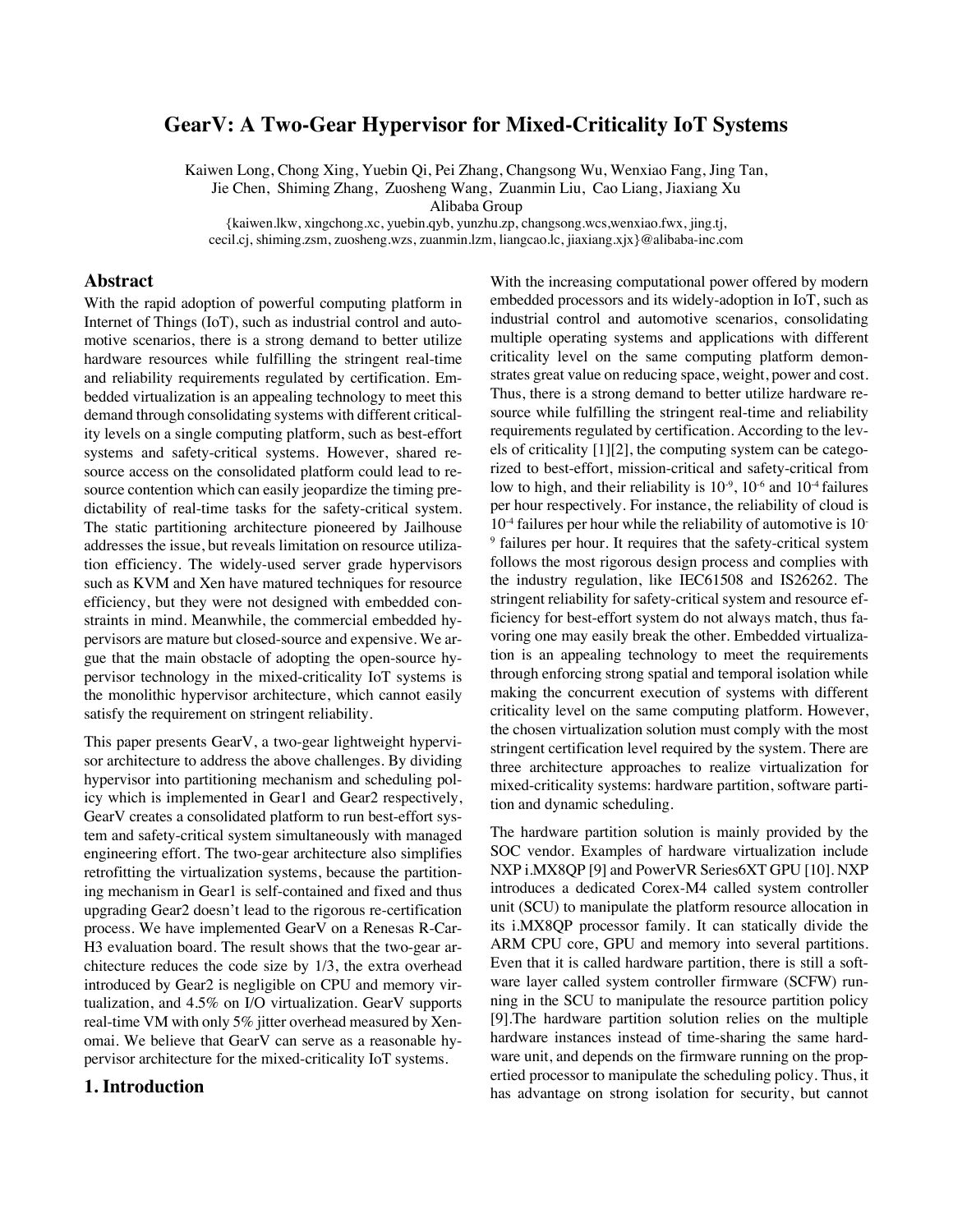achieve high resource efficiency due to the limitation of firmware.

The second architecture approach is the software partition which differs from the hardware partition on that it achieves spatial isolation through leveraging SOC's exposed standard hardware mechanism, such as X86 and ARM processor's VT extension. Intel ACRN [12] and Bao [13] rely the standard virtualization extension of X86 and ARM processor respectively. VOSYSmonitor utilizes ARM TEE extension to achieve the virtualization functionality [11]. These partitioning hypervisors can fulfill the stringent reliability requirement because they have very limited code footprint (< 20K SLOC) which could help ease certification, but the disadvantage is the resource underutilization obviously.

The third architecture approach is dynamic scheduling which is widely adopted in the server-grade hypervisor, such as Xen [14] and KVM [15] to achieve the resource efficiency with sophisticated scheduling policies. There are efforts to tailor these server-grade hypervisors to fulfill the stringent reliability requirement of mixed-criticality systems, but it is hard because of its architecture complexity and huge code size. QNX [16], Greenhill Integrity [17] and Open Synergy [18] provide commercial hypervisor technologies and claim that they support CPU and memory dynamic sharing. But there is no way to perform quantitative analysis against them because they are close-sourced.

We argue that system reliability and resource efficiency don't always match, and favoring one may break the other. System complexity hinders system reliability, but high resource efficiency relies on the complicated scheduling policy which contributes to the overall system complexity. We propose a two-gear hypervisor architecture called GearV, which help achieve resource efficiency while ensuring system reliability. The traditional hypervisor, no matter type 1 or type 2, puts all functionalities together. The basic idea of GearV to reduce the system complexity is to decouple the functionality of hypervisor into two components, including partitioning mechanism and scheduling policy. It introduces a simple hypervisor called Gear1 with small code size to implement the partitioning mechanism. The complicated scheduling policy is offloaded to Gear2 running in the primary VM of Gear1. In this way, the sophisticated scheduling algorithm can be tuned in Gear2 to achieve resource efficiency, while the system reliability is guaranteed by Gear1. We implement GearV by extending Google hafnium hypervisor [19]. The architecture and implementation of GearV to restructure the open-source hypervisor can also be ported to other open-source ones. In summary, the paper makes the following contributions.

It analyzes the requirements of mixed-criticality systems to identify the functional decomposition of embedded hypervisor.

- It proposes the first two-gear hypervisor architecture and implements a reference called GearV.
- It conducts the comprehensive evaluations of GearV on embedded SOCs through micro-benchmarks and application benchmarks to compare its virtualization cost against the monolithic hypervisor architecture.
- It demonstrates that GearV not only guarantees the resource efficiency with negligible virtualization overhead, but also achieves the desired reliability through controlling system complexity.

The rest of the papers is organized as follows. The background and the problems to address are described in section 2. The design and implementation of GearV are presented in section 3. The evaluation results are discussed in section 4. The conclusion and future work are presented in section 5.

# **2. Motivation**

## **2.1. The Problem**

It is no doubt that the hardware partition approach is the most stringent one to achieve system reliability. The static partition approach is useful for the scenarios that both the physical resource and workload can be pre-defined. But more and more applications with different criticality level are consolidated on a single embedded SOC, thus the resource efficiency becomes one of the core competences for the cost-sensitive IoT systems. Time-sharing of the physical resource increases resource efficiency but leads to the side-band attacks, like Meltdown and Spectre [20]. Therefore, fulfilling the stringent reliability and resource efficiency requirements within the same hypervisor leads to a need of exploring a new architecture.

### **2.2. Existing Embedded Hypervisors**

Previous studies generally tackle the embedded virtualization in several directions, such as tailoring server-grade hypervisor, re-inventing hypervisor with small code footprint, and extending RTOS with virtualization support.

First, with the great success of Xen and KVM in cloud world, there are efforts to port existing server-grade hypervisors to embedded world, such as RT-Xen [21] and embedded KVM [22]. This approach is appealing when workload consideration and software compatibility are preferred over stringent reliability. However, it cannot easily satisfy the real-time constraints from IoT scenarios. Meanwhile, the restructuring process to pass reliability certification like IEC61508 and ISO26262 involves with heavy source code modification and tailoring effort.

Second, there are some open-source type-1 hypervisors written from scratch, such as ACRN [23], Xvisor [24], Jailhouse [28], and so on. ACRN only supports x86 architecture and doesn't work for the ARM architecture. GPL-licensed Xvisor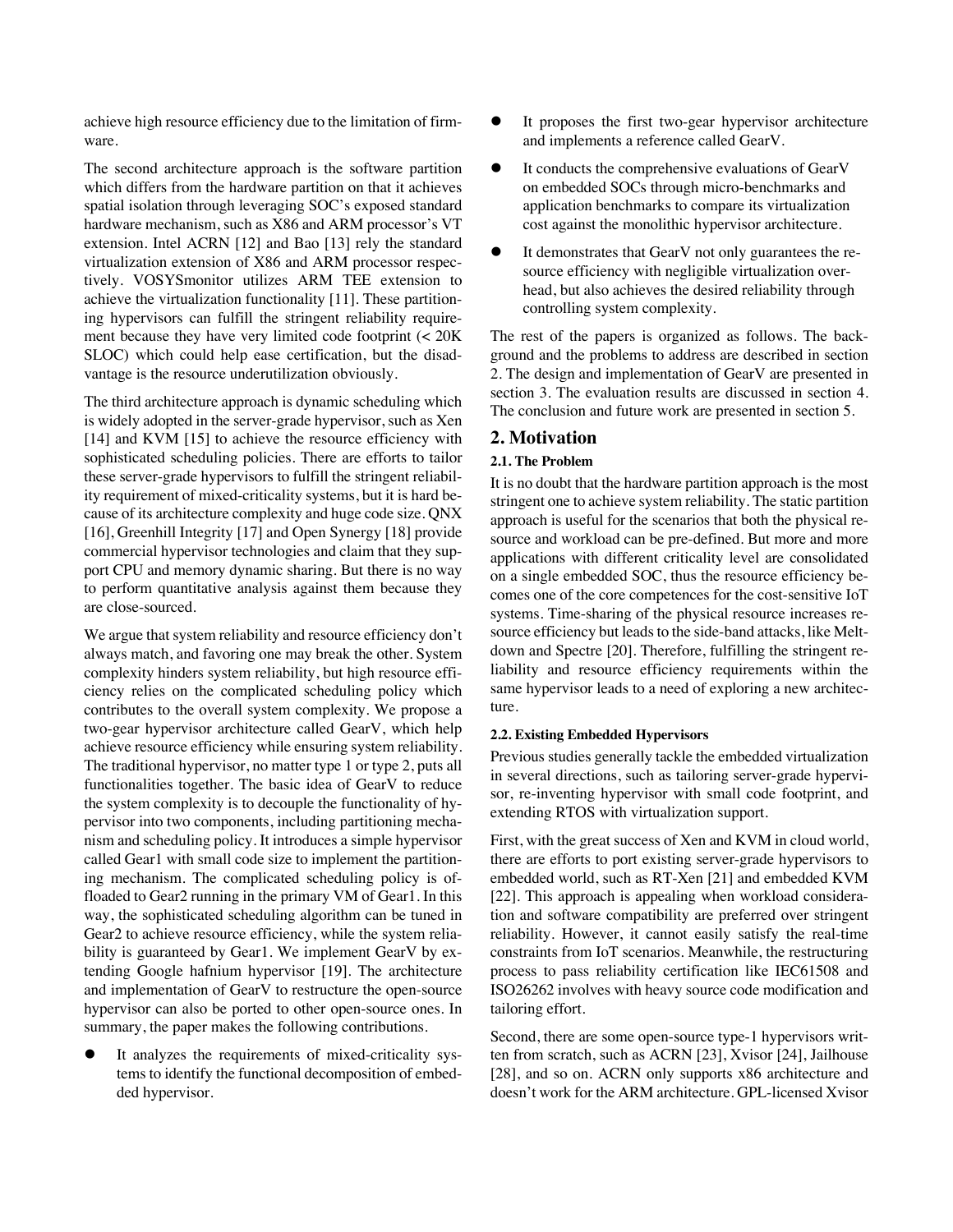and Jailhouse are not friendly to intellectual property protection for the commercial use case.

Third, the proven-in-use RTOS is extended with virtualization capability. There are many commercial examples of this kind, such as OKL4 Microvisor [25], QNX hypervisor [16], Green Hills INTEGRITY Multivisor [17], PikeOS [26]. Normally these RTOSes are based on microkernel architecture, and the virtualization capabilities are implemented as RTOS service routines or modules. Thanks to their small lines of source code, it is more feasible to get industrial certification like ISO26262 than Linux. But they are expensive and closesourced.

## **2.3. Google Hafnium Hypervisor**

Hafnium [19] is Google's open-source type-1 hypervisor following BSD-3 license, which targets at isolation between trusted domains and untrusted domains. It only provides CPU and memory partition, and doesn't contain the device model for I/O virtualization. The architecture of Hafnium is similar to KVM's split-mode, and it relies on the primary Linux VM to schedule the secondary VMs. It only has around 20K lines of code, and can be restructured to get reliability certification, such as IEC61508 and ISO26262. We choose Hafnium as the code base of GearV, and restructure it with the guidance of two-gear hypervisor architecture.

## **3. Design and Implementation**

We propose a two-gear hypervisor architecture called GearV which can fulfill the system reliability and resource efficiency of the mixed-criticality IoT systems. The functionality of an embedded hypervisor can be divided into two parts: partitioning mechanism and scheduling policy. The partitioning mechanism is usually simple and encapsulated into the Gear1 hypervisor as the root of system reliability. The scheduling policy is related to workloads and usually complicated. For the interests of simplifying Gear1, the scheduling policy is offloaded to Gear2 running in the primary VM of Gear1.

In this section, we present the detail design and implementation of GearV. First, we highlight the design goals of twogear hypervisor architecture. Second, we introduce the virtualization extension of ARMv8-A architecture, followed by the spatial and temporal isolation. Third we describe the techniques to achieve device virtualization. Finally, we conclude this section with real-time and security support.

## **3.1. Goals**

A modern embedded hypervisor should be designed with the following goals:

**Managed Complexity**: The root cause that hinders the stringent reliability is system complexity. One important indicator of system complexity is the line of code (LoC). According to the industry best practice, the reasonable code size with managed complexity is around 10K LoC.

- **Minimized Overhead**: Since the IoT system is cost sensitive, it is important for the application to make full use of the available computing and memory resource. Therefore, it requires that the hardware virtualization extension to reduce virtualization cost should be leveraged in embedded hypervisors.
- **Extensibility for Rich Features:** The modern hypervisor should be extensible to support the available guest OS in the market and further the innovative applications. For instance, one challenge in IoT systems is about lively adjusting the memory threshold or physical cpu cores among different VMs. Image that two guest OSes are running on the same vehicle computing platform, one for navigation and another one for video playback, the available cpu and ram should empower the navigation OS during driving and then shift to the guest OS of video playback during parking.
- **Real-time:** The hypervisor should support real-time VM (RTVM), in order to fulfill the deterministic characteristic of IoT systems.

## **3.2. Two-gear Hypervisor Architecture**

To achieve the managed complexity and hence being easy towards industrial certifications, GearV relies on the careful decomposition of the core hypervisor functionalities at architecture level. The hypervisor can be broadly classified as virtualization techniques on CPU, memory and device. Each has specific behavior and different hardware supports. Regardless of the classification, the functional role of a virtualization technique remains the same, namely, arbitration of platform resources, and seamless operation of individual guest OS with minimal porting effort and runtime sacrifices. In this way, the hypervisor functionality can be divided into partitioning mechanism and scheduling policy.

- **Partitioning Mechanism:** It refers to the ways in which CPU cores, memory and devices are partitioned at initialization stage and shared among VMs at runtime.
- **Scheduling Policy:** It refers to the runtime policies like vcpu scheduling, on-demand memory allocation and I/O virtualization implemented in a dedicated VM. But for some performance critical devices like virtual generic interrupt controller (vGIC), GearV implements them in Gear1 hypervisor for fast responsiveness.

The partitioning mechanism and scheduling policy are implemented in Gear1 and Gear2 respectively, as shown in Figure 1. Gear1 is designed to make use of the hardware virtualization available in ARMv8-A's EL2 mode to provide four basic mechanisms. First, Gear1 performs one time initiation on memory partitioning, low level interrupt routine setup and per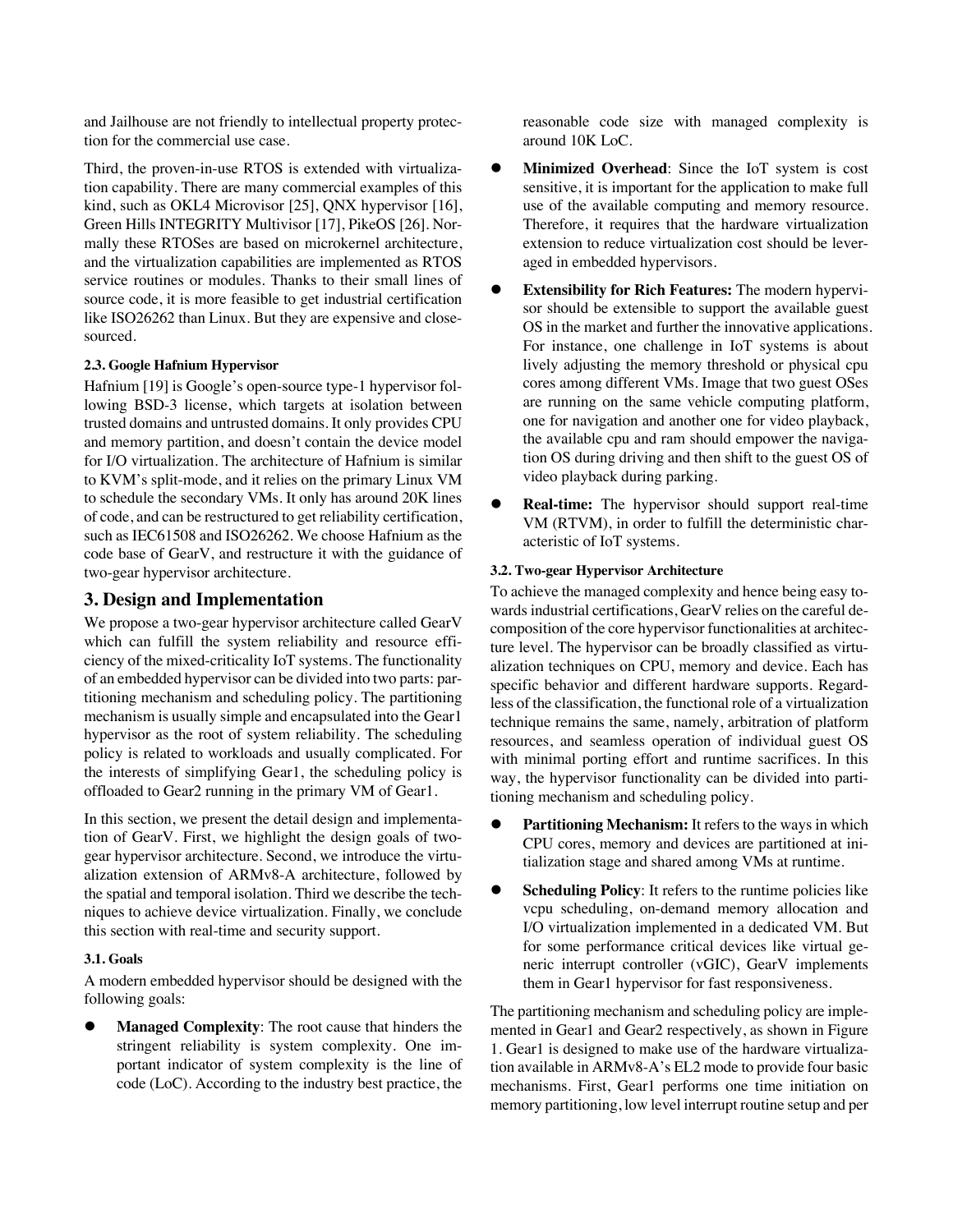physical CPU execution context, according to the platform configuration and VM configuration. Gear1 enforces protection and isolation between different VMs through manipulating the hardware protection features like stage-2 MMU. As the lowest layer to interact with the underneath hardware directly, Gear1 is highly critical and its code base is kept to an absolute minimal. Second, Gear1 implements a set of clearlydefined portable hypercall APIs like inter-vm-communication and virtual interrupt injection. Third, Gear1 performs the CPU execution context switch from the primary VM to the guest VM and vice-versa. An execution context, also referred as world, contains the general registers, system registers and also the address mapping table. Switching from one world to another one is called world switch. Fourth, Gear1 traps necessary exceptions for device emulation, either direct handling for performance (e.g., GIC emulation), or routing to GDM/Device Emulation VM for complex emulation (e.g. virtio block).





Gear2 runs in kernel mode inside the primary VM of Gear1 hypervisor. It focuses on the vcpu scheduling of the secondary VMs and manipulates all the available CPU of the platform. Therefore, Gear2 can be divided into two layers. The lowest layer acts as a mini-OS which could handle physical interrupt, manipulate the multiple processors and abstract the thread scheduling framework. Above the mini-OS layer, an idle thread is created for each physical CPU and the vcpu thread is created for each vcpu. After all physical CPUs are powered up, each vcpu thread is kicked off through invoking the world switch hypercall to switch to the secondary VMs. From Gear2's point of view, world switch hypercall will block and only return after the secondary VM quitting the vcpu execution, with pre-defined reason. For example, while the secondary VM executes a MMIO operation, it traps into Gear1 which performs the world switch through saving the context of secondary VM and restoring the context of primary VM to Gear2. And then, Gear2 emulates the MMIO operation through injecting the virtual interrupt to the device emulation VM (DVM). After that MMIO emulation is done in DVM, it sends acknowledge back to Gear2 which then moves forward the instruction IP of the secondary VM. In this way, the sematic of MMIO operation of the secondary VM is emulated. Due to the two-gear hypervisor architecture, it involves multiple mode transitions to/from Gear2 and leads to more traps than the traditional monolithic hypervisor. However, as shown in Section 5, these extra traps from/to Gear2 doesn't introduce significant performance cost on ARMv8-A.

#### **3.3. Layered Reliability Supervision**

The benefit of hypervisor is that functional disruptions in one VM cannot affect other VMs and the hypervisor is able to supervise whether VM works as expected. Using watchdog is a straightforward way to implement the reliability supervision mechanism. Thanks to the two-gear architecture, having separate Gear2 hypervisor to encapsulate the complex scheduling policy simplifies the challenge to achieve stringent reliability and can add one more layer of reliability supervision, as shown in Figure 2. Unusually, an external MCU monitors the rich SOC, as shown as L4RS. At the SOC side, besides the traditional two layered reliability architecture of L2RS and L1RS, GearV adds another layer called L3RS.



Figure 2 Layered Reliability Supervision Architecture

#### **3.4. ARMv8-A Virtualization Extensions**

To reduce the virtualization cost, the ARM architecture introduced hardware support as an optional extension in the latest ARMv7 and ARMv8. For example, the ARMv8-A architecture provides the following five categories of virtualization hardware support:

- **CPU Execution Mode:** A dedicated Exception Level (EL2) with dedicated registers is introduced for hypervisor.
- **Sensitive Operation Capturing:** It adds support to trap operations which access and manipulate sensitive state or resource in EL1 and EL2 mode.
- **Interrupt Routing:** It supports the mechanism that asynchronous interrupt and synchronous exception can be configured to trap into hypervisor in EL2 mode, and the virtual interrupt can be forwarded to a specific VCPU.
- **MMU Virtualization:** Two-stage memory address translation is supported and the second stage is for the hypervisor to isolate guest OSes.
- **Explicit instruction for hypervisor call (HVC).**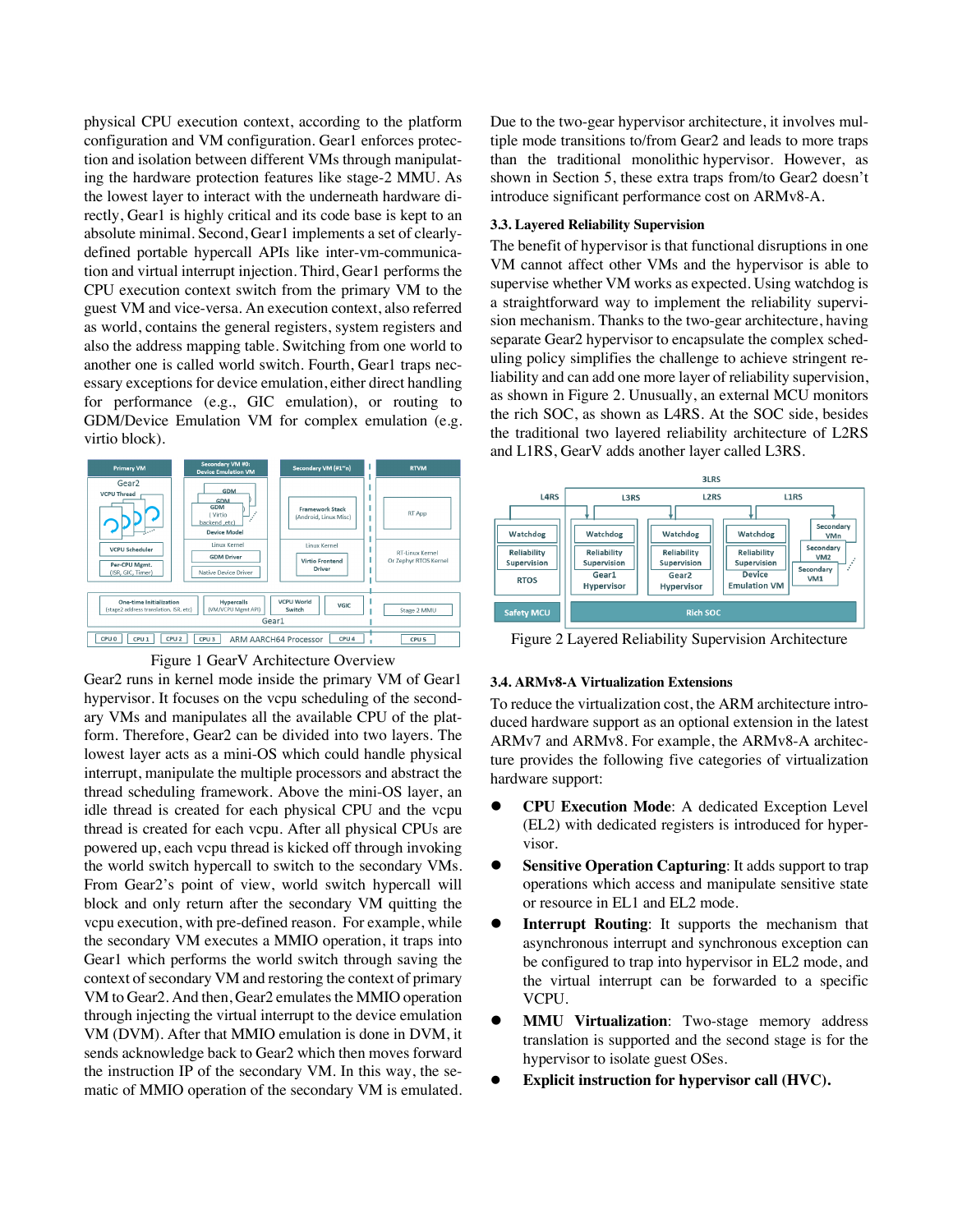

Figure 3 R-Car 3H SOC Diagram

An example of the ARMv8-A architecture is the R-Car 3H SOC illustrated in Figure 3 [30], on which GearV is implemented and evaluated. It employs the big. LITTLE architecture with Cortex-A53 cluster for low power and Cortex-A57 cluster for high performance. GearV is chosen to run with the AArch64 execution state to make full use of these hardware support features.

#### **3.5. Spatial Isolation**

Spatial isolation is the fundamental motivation of embedded virtualization. Running applications in a VM prevents bugs or malicious parts of the applications from interfering with other applications or data on the same embedded consolidated platform. Regarding to spatial isolation, all the shared hardware resources face two challenges on the partitioning policy and the corresponding interference prevention mechanism, which determine the resource efficiency and the degree of reliability. GearV implements spatial isolation mainly through partitioning memory, CPU core, cache and memory bus, and I/O devices.

#### **3.5.1. Memory Partitioning**

The goal of memory partition is to provide memory separation among VMs. To achieve the goal, there are two tasks: physical memory region allocation, and address mapping from virtual space to physical space, as shown in Figure 4.



#### Figure 4 Memory Partition Layout

**Physical memory region allocation**: At bootup time, Gear1 retrieves the physical memory layout information from the flattened device tree (FDT) table passed from bootloader and divide them at page granularity. Gear1 reserves a subset of physical memory pages for its private use, and allocates mutually exclusive ones to guest VMs according to manifest.

**Address mapping from virtual space to physical space**: The memory access violation is detected through virtual to physical address mapping. Gear1 provides memory virtualization by leveraging stage-2 translation for all memory access when running in a VM. Stage-2 translation can only be configured in EL2 mode and is completely transparent to the VM. Gear1 manages the stage-2 translation page tables to allow access to physical memory regions only allocated for the VM, and other accesses will cause stage-2 page faults into Gear1 hypervisor. During the world switch from one VM to another one, Gear1 enables stage-2 address translation for the target VM.

For the interests of simplicity, Gear1 uses the pre-built page tables to hold the identity address mapping, such as stage-2 page tables for VMs and stage-1 page tables for itself. Thanks to the infinite address space for 64bit architecture, the IPA (intermediate physical address) is configured equal to the PA (physical address) in the stage2 page table, if it is mapped. There is a special case that the IPA of MMIO region is left as hole and unmapped in the tage-2 page table intentionally, in order to trigger trap for device emulation. Configured IPA range is passed to every VM through patching FDT table. By leveraging the virtualization hardware support on MMU, physical memory is partitioned at the initialization stage. The extra value of two-gear architecture on the memory partitioning is that more advanced optimizations could be conducted in Gear2 for memory utilization efficiency without breaking Gear1. For instance, Gear1 exposes the basic mechanism to manipulate the <*ipa, pa*> mapping, and Gear2 can dynamically adjust the available physical memory regions according to the runtime behavior of VMs, e.g., balloon driver.

## **3.5.2. CPU Core Partitioning**

Each physical CPU (PCPU) is self-contained since it owns private general registers, system registers, MMU, L1 cache, local interrupt controller and even local timer. The goal of CPU core partitioning is to bind the virtual CPU (VCPU) to PCPU and to guarantee that one VCPU context is not leaked to another one if they share the same PCPU. The ARMv8-A architecture introduces EL2 mode to run hypervisor code. Combined with the hardware support, Gear1 can simply save/restore the register state into/from its internal per-vcpu structure during world switch if the register doesn't affect VM isolation. The access or manipulation to all other sensitive states can be configured to trap into Gear1 for emulation. For example, the VM traps into Gear1 if it executes the WFI (Wait for Interrupt) instruction which causes the PCPU to power down and to wake up upon interrupt. Besides the consistent register state presentation, there are another two tasks regarding to CPU core partitioning: MP Bootup and VCPU binding.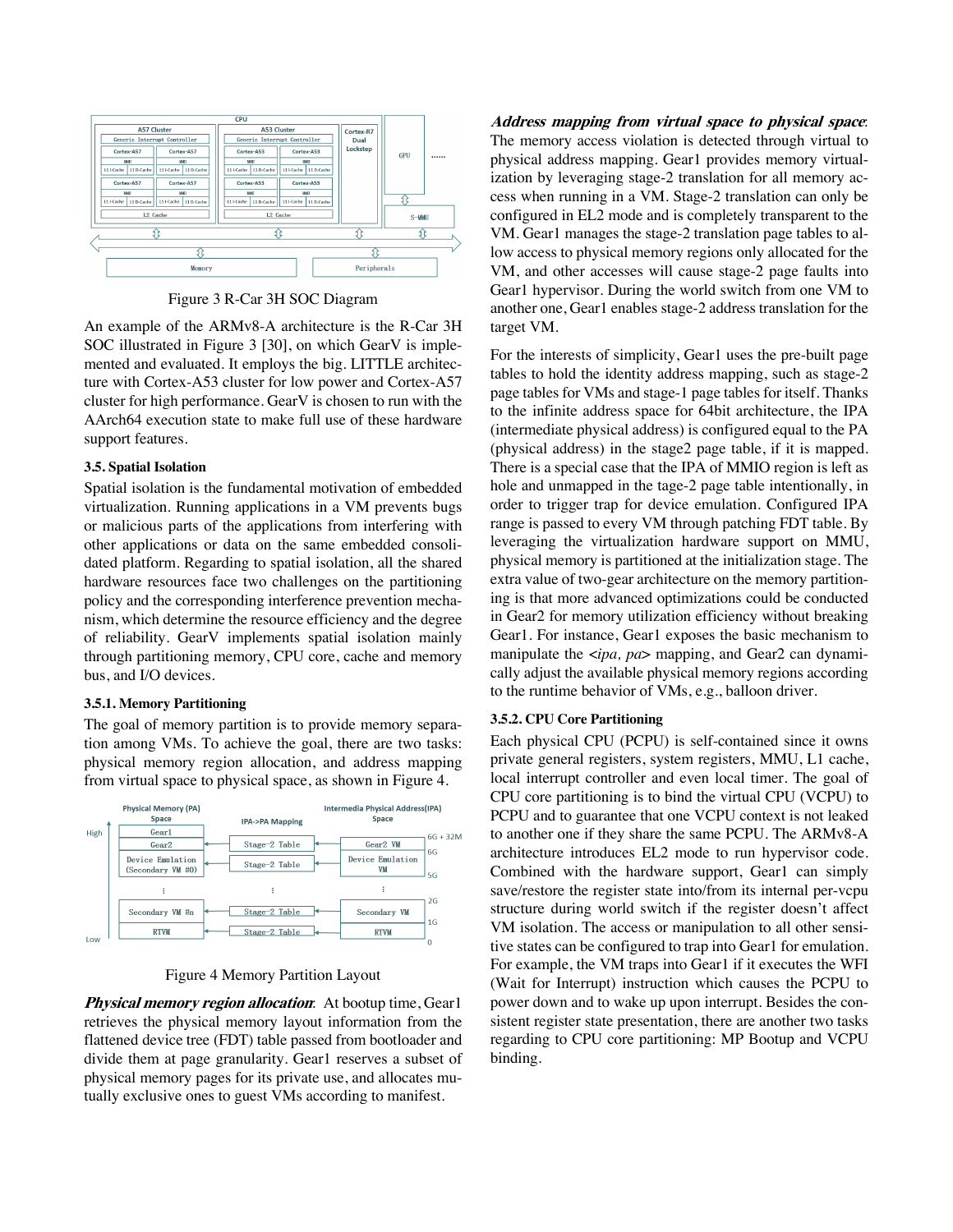**MP Bootup**: At bootup time, Gear1 parses the PCPU and cluster layout information from the FDT table. For the interests of simplicity, the multi-core brings up routine is offloaded into Gear2 and Gear1 just implements the mechanism of powering up a specific CPU core. Once retain control from bootloader on the primary PCPU, Gear1 performs one time initialization, such as setting up stage 2 translation table and per-vm initialization in memory, and then transfers control to Gear2. Then Gear2 performs its own one-time initialization, such as setting up low level exception table and vm/vcpu management structures, and finally calls the PSCI\_CPU\_ON hypercall to power up the secondary PCPUs. The PSCI\_CPU\_ON hypercall is captured by Gear1, which further issues call to the SOC vendor's firmware in EL3 mode. Each PCPU is registered with a pre-defined thread scheduler and enters into an idle thread loop after the PCPU powers up.

**VCPU Binding**: Gear2 is designed to support various VCPU scheduling algorithms. To simplify the system design, the local scheduling policy is implemented as the first step. A general pluggable thread scheduling framework is implemented in Gear2 and each PCPU is registered with a dedicated scheduler. The default one is a local round-robin thread scheduler, which maintains run-queue list of VCPU and each VCPU thread is executed in round-robin manner. When a VCPU thread is created, Gear2 puts it into its preferred PCPU's runqueue according to the VM's PCPU affinity configuration, and then kicks off the VCPU thread execution through calling the world switch hypercall. When some VM exit conditions are triggered in VM execution mode, Gear1 hypervisor gains control and forwards the control back to Gear2, which decides the following actions, such as how to schedule the next VCPU thread execution. In this way, Gear2 can simply bind VCPU to PCPU and other sophisticated VCPU scheduling policy can be plugged in according to the workload scenarios.

### **3.5.3. Cache Coloring**

Ensuring predictable real-time performance is one of the key requirements for the safety-critical systems. The large lastlevel caches (LLC) can easily jeopardize the timing predictability of real-time tasks due to cache interference which is caused by contention on the LLC. The cache interference has been studied extensively in both real-time systems and virtualized ones [34][35].The technique to achieve spatial isolation on LLC is called cache coloring. It exploits the behavior of set-associative caches, which use part of the PA, denoted as set index, to identify the cache line to be used. The key rationale is that, if a VM accesses only PAs whose set indexes match a given pattern, then it will also access a restricted set of cache lines. In fact, cache coloring aims at reserving a subset of the bits composing the set index to identify a LLC partition, and is used to create the RTVM.

## **3.5.4. Device Partitioning**

One important difference that embedded virtualization differs from the server virtualization is the I/O device. The typical usage case in embedded world is to run particular functionality with particular I/O device, thus static partition and passthrough are more preferred than resource migration and overcommit, such as VM migration and memory overcommit. There are three ways to partition I/O devices: pass-through, API forwarding and virtio[36].Pass-through is preferred for RTVM, API forwarding works for the case that there is standard API set to encapsulate the device, like OpenGLES and OpenCL for GPU, and Android HAL for camera sensor. Virtio is already the de-facto standard for the legacy device virtualization.

#### **3.6. Temporal Isolation**

One of key advantages of virtualization is the possibility to seamlessly pack multiple under-utilized systems into a single SOC, thus achieving a better utilization of the available hardware resources. But it adds a level of unpredictability in the performance that may be exhibited by each individual VM. For example, a VM with a temporary compute-intensive task might disturb the other running VMs, causing an undesirable temporary drop in their performance. The goal of temporal isolation is to ensure the correct distribution of the CPU time among VMs with different criticality level. For RTVM, GearV adopts the straightforward approach, which assigns separate dedicated CPU cores to RTVM. For the interests of simplicity, the device VM and secondary VMs are equally treated, and their VCPUs are scheduled by Gear2 using the round-robin scheduling policy at the beginning. Other scheduling strategies, such as BVT, CREDIT and EDF, will be explored in future.

### **3.7. Device Virtualization**

**Background**: Different from that the server side I/O devices are usually standard, the I/O devices of embedded systems are highly diversified and tightly bound to a particular workload, we examine the device's intrinsic behavior and its programming model in the user's perspective, and prefer passthrough plus API forwarding for the emerging embedded device emulation like camera and GPU in GearV, for the interests of portability and performance. Of course, virtio and full emulation are also used to virtualize the legacy devices like ARM GIC, timer, disk and network controller. The major I/O devices supported on GearV and their virtualization techniques are summarized in Table 1.

Table 1 Device Virtualization Technique

| Devices                    | Technique                    |
|----------------------------|------------------------------|
| Audio/Codec/Camera/GPU     | Pass-through, API forwarding |
| Network/Disk/Console/Touch | Pass-through, Virtio         |
| GIC/Timer                  | Pass-through, Full emulation |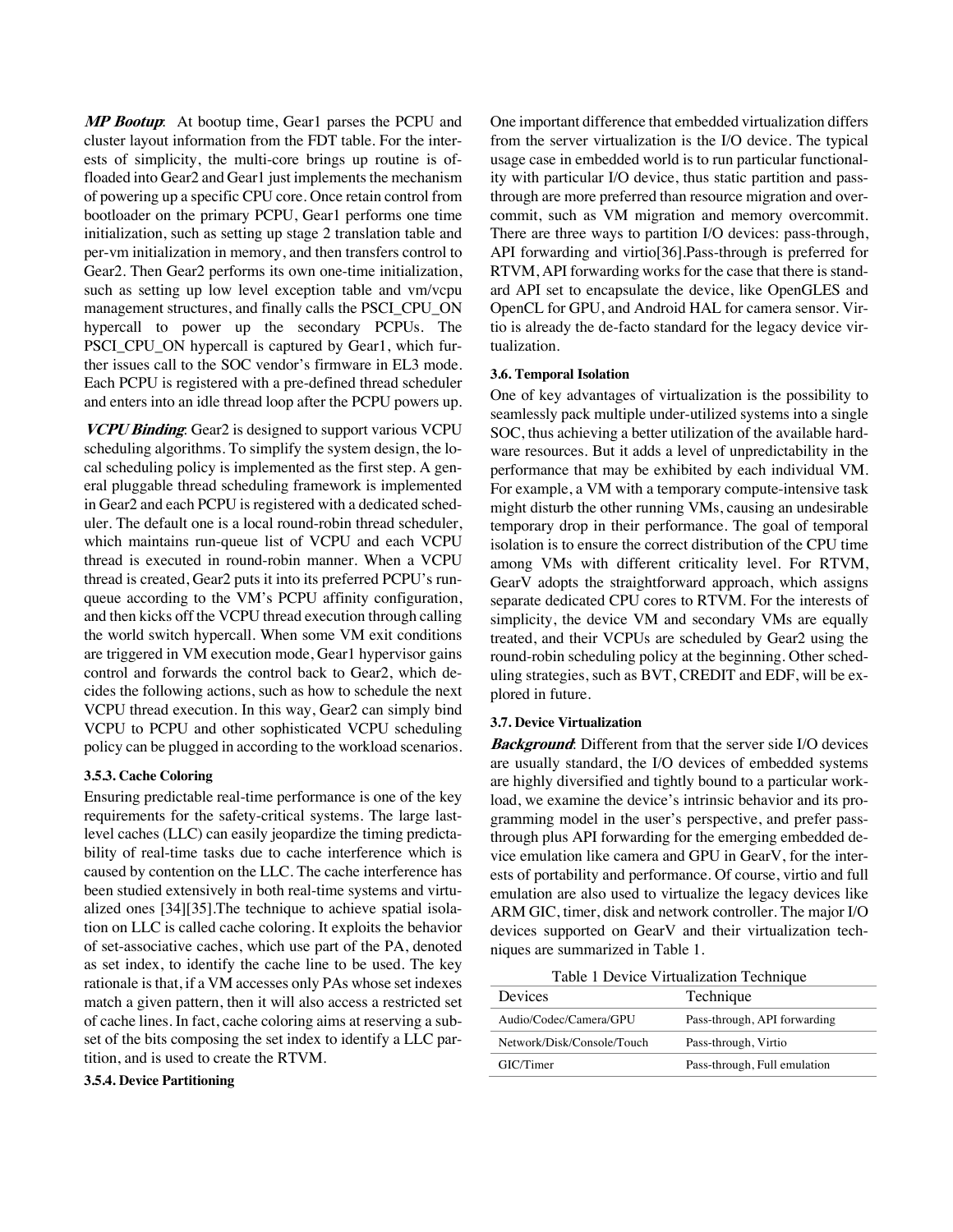**API Forwarding**: There are already standardized API set for emerging devices, such as Android HAL for audio and camera, OpenMX IL for codec, OpenGL and OpenCL for GPU, but their implementation and even the document are proprietary and closed-source. Thus, rather than modeling a complete audio and or video processors, GearV chooses the passthrough and API forwarding approach to achieve device multiplexing. It assigns the devices to DVM which interacts with the underneath devices directly except for the physical interrupt delivery. Other access from secondary VMs through standardized API set is intercepted by the API wrapper library and then forwarded to GDM (GearV Device Model) running in DVM. In this way, secondary VM's access to the device is entirely mediated through the vendor provided APIs and drivers on DVM.

**Virtio**: The existing virtio frontend drivers of disk, serial console and touch panel are directly reused and the backend drivers are re-implemented as user space routines in GDM. The MMIO to bridge frontend driver and backend driver is trapped into Gear1. Furthermore, the I/O intensive module could be rewritten as kernel module to remove the running level switch.

**Full Virtualization:** Trap-and-emulate is used to virtualize ARM Generic GIC and timer. As an interrupt controller, ARM GIC exposes two kinds of programming interfaces: global distributor for global operation, and per-CPU interface for local CPU operation. From GICv2, ARM adds hardware support on GIC's per-CPU interface called vGIC, which is frequently accessed in the interrupt service routine. Gear1 just maps GIC's per-CPU virtual interface to a VM, allowing software in that VM to manipulate GIC directly.VM access to GIC's global distributor interface is still trapped and emulated, but such kind of operations often occur in initialization and inter-processor interrupt (IPI). In this way, the virtualization overhead on ARM GIC is nearly eliminated.

**Timer:** On ARMv8-A, each timer is per-cpu and consists of a set of comparators that compare against a common system count, and generates an interrupt when its value is equal to or less than the system count. Because multiple VCPUs can share the same PCPU and disabling timer interrupt by the online VCPU could lead to that the offline VCPUs loses its expected timer interrupt, even that they become online again. In GearV, EL1 virtual timer is exposed to guest VM directly and its related registers are mapped into per-vcpu state saved/restored during vcpu switch. EL2 physical timer is enabled in Gear1 to emulate the expected timer interrupt of the offline VCPUs. For example, the comparator of EL2 physical timer is set to the nearest value of offline VCPU's. Upon EL2 timer interrupt fires, Gear1 injects into vGIC with the pending virtual interrupt which is fired upon that the target VCPU retains control again.

*Interrupt Delivery*: The final topic regarding to device virtualization is the interrupt delivery mechanism. As shown in Figure 5, expect for the RTVM, the physical interrupt is configured to cause trap from VM to Gear1 and only Gear2 is allowed to handle physical interrupt directly. Through configuring system register (HCR), the interrupt is delivered to Gear2 directly, and trapped into Gear1 if it hits the other secondary VMs. Upon physical interrupt occurs in DVM and other secondary VMs, it conducts world switch to Gear2, which performs VCPU thread scheduling and then injects the virtual interrupt to the corresponding vcpu in DVM. In DVM, the low interrupt is transformed to I/O event which is handled by the user space GDM. After that I/O event is serviced in GDM, it might inject virtual interrupt to corresponding secondary VM according to virtio flow. The emulation process of MMIO operation is similar to the physical interrupt hitting a secondary VM. The difference is that the MMIO has both blocking and non-blocking semantics. For the blocking MMIO, the initiated vcpu should be blocked in the vcpu thread in Gear2 until the completion of the MMIO operation.



Figure 5 External Interrupt Delivery Flow

#### **3.8. Real-time Support**

Modern SOC is usually built with the multi-core processors which are designed to maximize throughput at the expense of latency and determinism, with unpredictable timing behavior such as cache and speculative execution. The major sources of unpredictability arise from inter-core contention over shared resources, such as LLC, memory controller, bus, interrupt and I/O devices. To the best of our knowledge, there are two approaches to tackle the unpredictability issue in the hypervisor: real-time scheduling and static partitioning. Even that real-time scheduling like RT-Xen [33] has advantage on resource efficiency, it can only work for the soft real-time system because of the interference on the micro-architectural resources like cache and memory bus. The static partitioning approach is widely used for hard real time in practice, because the architectural level partitioning such as CPU cores, RAM and I/O devices, and micro-architectural level partitioning such as cache, interconnects and memory controller, eliminate the interference from different guest VMs and further the unpredictability factor contributed by the hypervisor itself. How to ensure the predictability of the real-time tasks running on the SOC with unpredictable timing behavior is a challenge and out of the scope of this paper. We evaluate the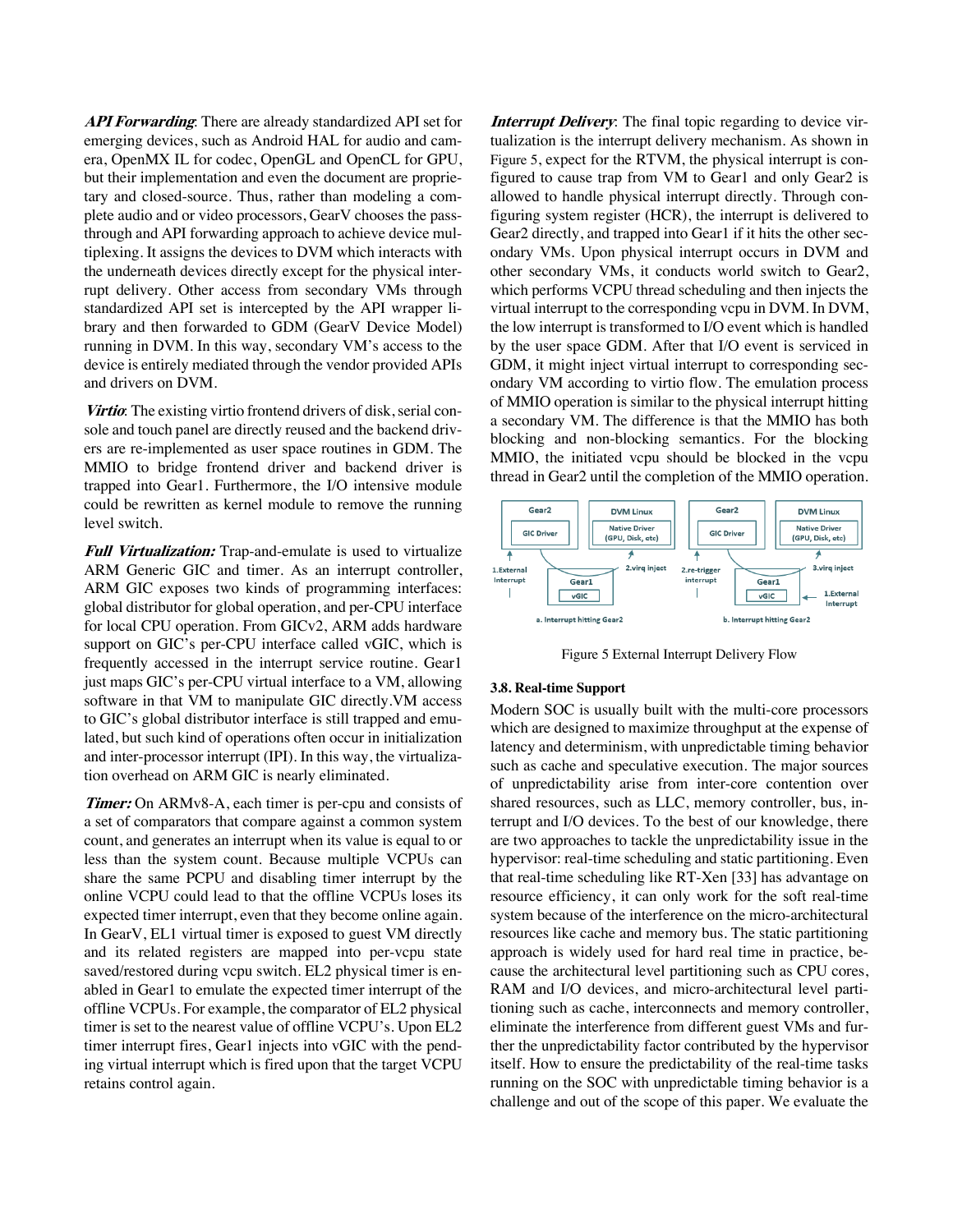real-time performance of a hypervisor through evaluating the scheduling latency jitter. For the interest of simplicity, the static partitioning is adopted in GearV.

To remove the unpredictability due to resource contention, Gear1 creates a special isolated guest VM called RTVM with dedicated CPU cores, memory and hardware devices through configuring the stage 2 memory translation table at the boot stage. The pass-through devices include the per-cpu timer, per-cpu GIC interface, disk and so on. At runtime, the RTVM accesses the allocated hardware resources directly without involving Gear2 and DVM. The only required VM exit from RTVM is the operation on GIC global distributor (GICD) which is used for setting up interrupt route mapping and IPI. The trap-and-emulate approach for GICD guarantees that the RTVM has no chance to attack the underneath hypervisor or other VMs, such as continuously broadcasting IPI to PCPUs belonged to other VMs. In this way, there is no resource contention on CPU and RAM with other VMs and RTVM is run inside a sandbox except the cache coloring and memory bus bandwidth reservation which is in development during this paper writing.

Static resource portioning for RTVM has obvious disadvantage on that the number of RTVM is limited by the availability of hardware resource, compared to the real-time scheduling, but the rationale is that the resource requirement for the real-time tasks is predefined and limited, and the engineering effort is managed at the acceptable level especially for the hard real-time guest system. We believe that static partitioning is the reasonable approach for embedded virtualization.

## **3.9. Security**

GearV is built upon Hafnium and therefore inherits its security model by default. The design goal of Hafnium is to achieve confidentiality and memory integrity of each VM through memory isolation, following the Arm Platform Security Architecture Firmware Framework for Arm v8-A (PSA FF-A) specification [40]. It adds ownership state to each physical page, thus the physical memory can be shared between VMs explicitly through leveraging stage-2 address translation table. The mechanism to denote and share memory is reused in Gear1.

## **4. Evaluation**

In this section we conduct evaluations of GearV according its design goals on managed complexity, virtualization overhead, extensibility and real-time support. After describing the hardware and software configuration, this section mainly aims to answer the following four questions:

*1) How does the system complexity of GearV compare to that of existing hypervisors like ACRN and Xen?* 

- *2) How does the detail virtualization overhead imposed by the two-gear architecture compare to that of monolithic architecture pioneered by Xen and KVM?*
- *3) How about the overall performance impact of applications running on the GearV platform?*
- *4) How does GearV behave regarding to the real-time characteristics?*

#### **4.1. Configuration**

Table 2 lists the hardware configuration for GearV evaluation. For hardware platform, an R-Car H3 Starter Kit Board with 4 ARM Cortex-A57 cores and 4 ARM Cortex-A53 cores is used. For software platform, Linux 4.14 is used for both device emulation VMA and the other secondary VMs. Two kinds of real-time enhancements including PREEMPT\_RT and Xenomai 3.1 are used to evaluate the real-time performance of GearV. Table 3 lists the resource configuration for each VM, mainly including CPU core number and RAM budget.

Table 2 HW Configuration for GearV Evaluation

| <b>Board</b> | R-Car H <sub>3</sub> Starter Kit |
|--------------|----------------------------------|
| CPU Core     | Cortex-A57 Quad, Cortex-A53 Quad |
| Memory       | 8GB                              |
| Storage      | $32$ GB                          |
| <b>GPU</b>   | PowerVR GX6650                   |

Table 3 Resource Configuration for Single VM

| VМ      | <b>Dev-Emul VM</b> | <b>Secondary VM</b> | <b>RTVM</b>  |
|---------|--------------------|---------------------|--------------|
| VCPU#   |                    |                     |              |
| Memory  | 3GB                | 512MB               | 512MB        |
| Storage | pass-through       | virt-io             | pass-through |

To conduct comprehensive evaluation of GearV, both microbenchmarks and application benchmarks are used. KVM is used as the reference hypervisor because its split-mode architecture is similar to the two-gear architecture of GearV and it can run successfully on the R-Car H3 board. The host VM for device emulation and guest VM for both KVM and GearV is marked as DVM and GVM respectively. To concretely evaluate the impact of Gear2 on the performance, we build a tailored GearV called G1 which puts the scheduling policy into DVM and removes Gear2. The other well-known embedded hypervisors, such as ACRN, OKL4 and Xvisor, are only used for comparing complexity.

#### **4.2. Managed Complexity**

Lines of code (LoC) calculated with *cloc* is used as the metrics to evaluate the complexity of hypervisor. Table 4 and Table 5 list the LoC comparison results of hypervisor and device model respectively. GearV is around 10% of the other hypervisors and comparable to ACRN because they belong to the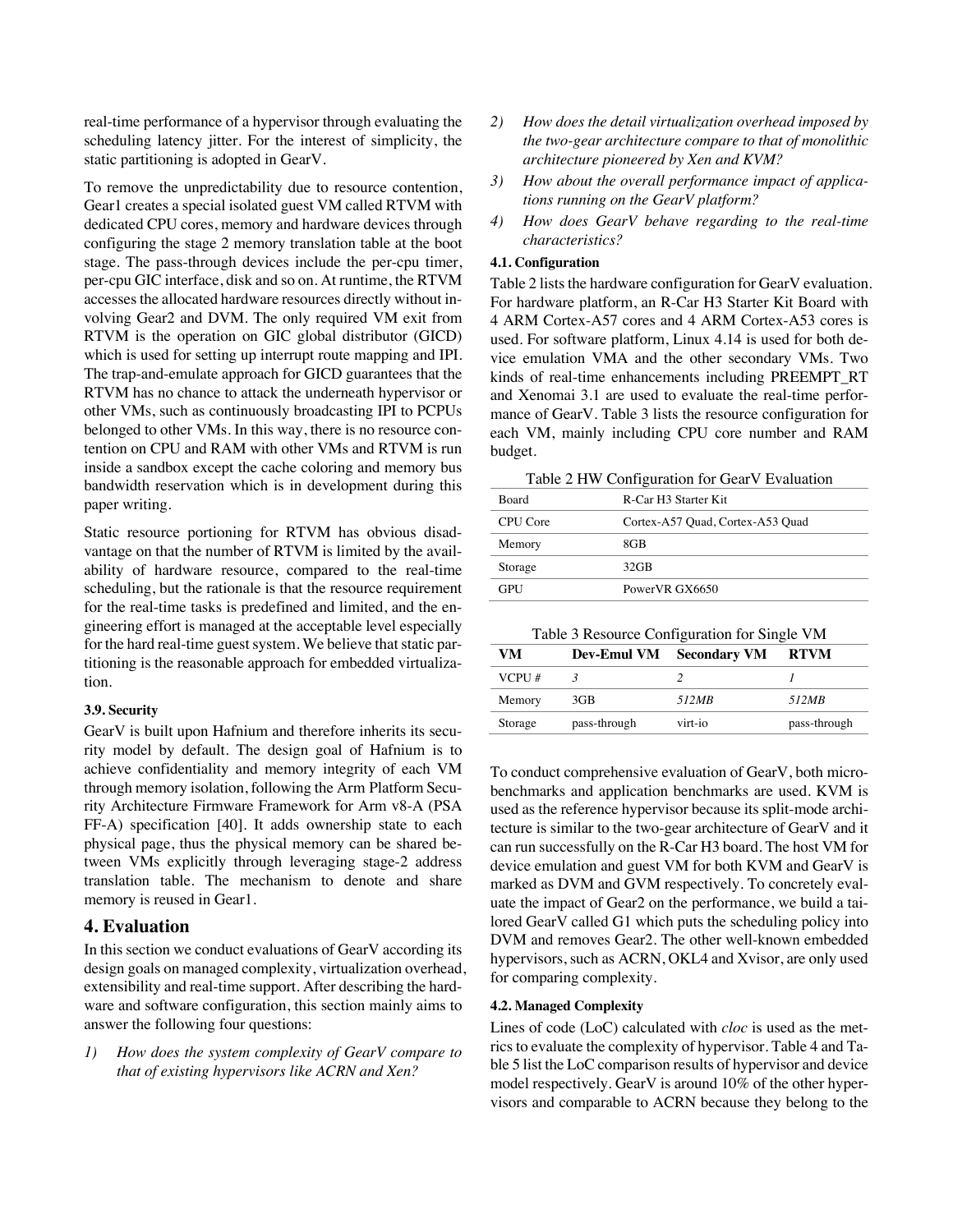partitioning hypervisor and offload the complex device emulation to user space device model. Thanks to the two gear architecture of GearV, only the partitioning mechanism is required to reside in Gear1, thus its code size can be reduced to two third of ACRN, to further minimize the attack surface of hypervisor and the project scope for certification.

| Table 4 Hypervisor LoC Comparison                 |      |             |        |                |            |       |
|---------------------------------------------------|------|-------------|--------|----------------|------------|-------|
|                                                   | Xen  | <b>KVM</b>  | Xvisor | OKI 4          | ACRN       | GearV |
| Loc                                               | 309K | 17M         | 356K   | 393K           | 30K        | 36K   |
| GearV Breakdown<br>Gearl $(18K)$<br>Gear $2(18K)$ |      |             |        |                |            |       |
| Table 5 Device Model LoC Comparison               |      |             |        |                |            |       |
|                                                   |      | <b>OEMU</b> |        | <b>ACRN DM</b> | <b>GDM</b> |       |
| LoC                                               |      | 1 M         |        | 43K            | 19K        |       |

For the LoC of device model, GearV device model (GDM) is comparable to ACRN DM and much smaller than QEMU used by KVM and Xen, because GDM only implements the virtio based device emulation like serial, network and disk. Other devices like sound card, codec processor, camera sensor and GPU are offloaded to separate user space routines through API forwarding.

#### **4.3. Micro-benchmarks**

To evaluate the runtime overhead of GearV, we develop five micro-benchmarks within hypervisor to measure the extra time introduced by Gear1 and Gear2, as shown in Table 6. The micro-benchmarks mainly record vmexit information such as reason, frequency and processing duration, so that they can be useful for overhead analysis.

|                  | Table 6 Micro-benchmarks                                                                                                                  |  |  |  |
|------------------|-------------------------------------------------------------------------------------------------------------------------------------------|--|--|--|
| <b>Case Name</b> | <b>Description</b>                                                                                                                        |  |  |  |
| Hypercall        | HVC-triggered transition between VM and Gear1                                                                                             |  |  |  |
| World Switch     | VCPU transition from one VM to another one.                                                                                               |  |  |  |
| VM trap          | Implicit trap from VM to Gearl hypervisor for<br>device emulation, such as MMIO.                                                          |  |  |  |
| <b>IPI</b>       | Latency from sending IPI to that the receiving<br>VCPU handles it.                                                                        |  |  |  |
| $I/O$ out        | Latency for IO operation from VM driver, from<br>VM trigger IO operation, to device model han-<br>dling the request, and acknowledge back |  |  |  |

|                                             | Table 7 Micro-benchmark Result Comparison |  |
|---------------------------------------------|-------------------------------------------|--|
| Micro-benchmark GearV Guest VM KVM Guest VM |                                           |  |

| Hypercall(ns)     | 441  | 3458  |
|-------------------|------|-------|
| VM TRAP(ns)       | 732  | 4366  |
| World Switch (ns) | 1485 | 1729* |

| Virtual IPI (ns) | 9928 | 9040 |  |
|------------------|------|------|--|
| $I/O$ out        | 8774 | 7811 |  |

\*world switch performance is not directly tested. We estimate the result by half of hypercall, due to our understanding of KVM that empty hypercall is just two times of world switch.

Table 7 shows the micro-benchmark result comparison between GearV and KVM. The data shows that GearV achieves much better performance than KVM does on hypercall, because hypercall only involves non-volatile register save/restore in Gear1, while it requires world switch from guest VM to its host VM for KVM. The case is similar to VM trap caused by MMIO. GearV achieves similar performance with KVM on world switch, because it requires to save/restore all the register context. For IPI, both GearV and KVM achieve similar performance, because IPI involves a same set of operations on both GearV and KVM, including world switch, interrupt delivery and GIC emulation. The I/O operation has a longer execution path on GearV than it on KVM because it requires more world switch between Gear2 and DVM. Thus, the I/O out takes more time on GearV than KVM.

To further understand the impact of Gear2 on the performance, we analyze the above micro-benchmarks result to estimate the extra overhead introduced by Gear2. As described in section 3.2, the major difference that GearV differs from the traditional monolithic hypervisor is that it introduces Gear2 to handle vcpu scheduling policy triggered by interrupt. So each interrupt handling adds one or two more rounds of world switch. Therefore, if we can collect the interrupt count per second (interrupt frequency), we can estimate the extra overhead introduced by Gear2 through multiplying interrupt frequency by the time of world switch. The interrupt frequency is collected by running CPU and I/O bound benchmark case, as shown in Table 8. And the cost of world switch to Gear2 can be estimated with the formula 1.

| Table 8 Interrupt frequency |       |                     |  |  |
|-----------------------------|-------|---------------------|--|--|
| <b>Benchmark Case</b>       | FЮ    | <b>Sysbench CPU</b> |  |  |
| Interrupt count per second  | 12346 | 250                 |  |  |
|                             |       |                     |  |  |

$$
cost = Int_{Freq} * WorldSwitch_{cost} * 2 \quad (1)
$$

As shown in Table 7, the cost of world switch is 1485ns. Let's round it up to  $1.5 * 10^{-6}$  second. Then we can calculate the Gear2-introduced overhead for IO-bound and CPU-bound workload according to Table 8 using the above formula 1.

\_ = ∗ . ∗ ) ∗ = . % \_ = ∗ . ∗ ) ∗ = . %

From above estimation, the Gear2-introduced overhead on IO-bound benchmark is around 3.7%, and the one on CPUbound benchmark is around 0.1%. The total overhead would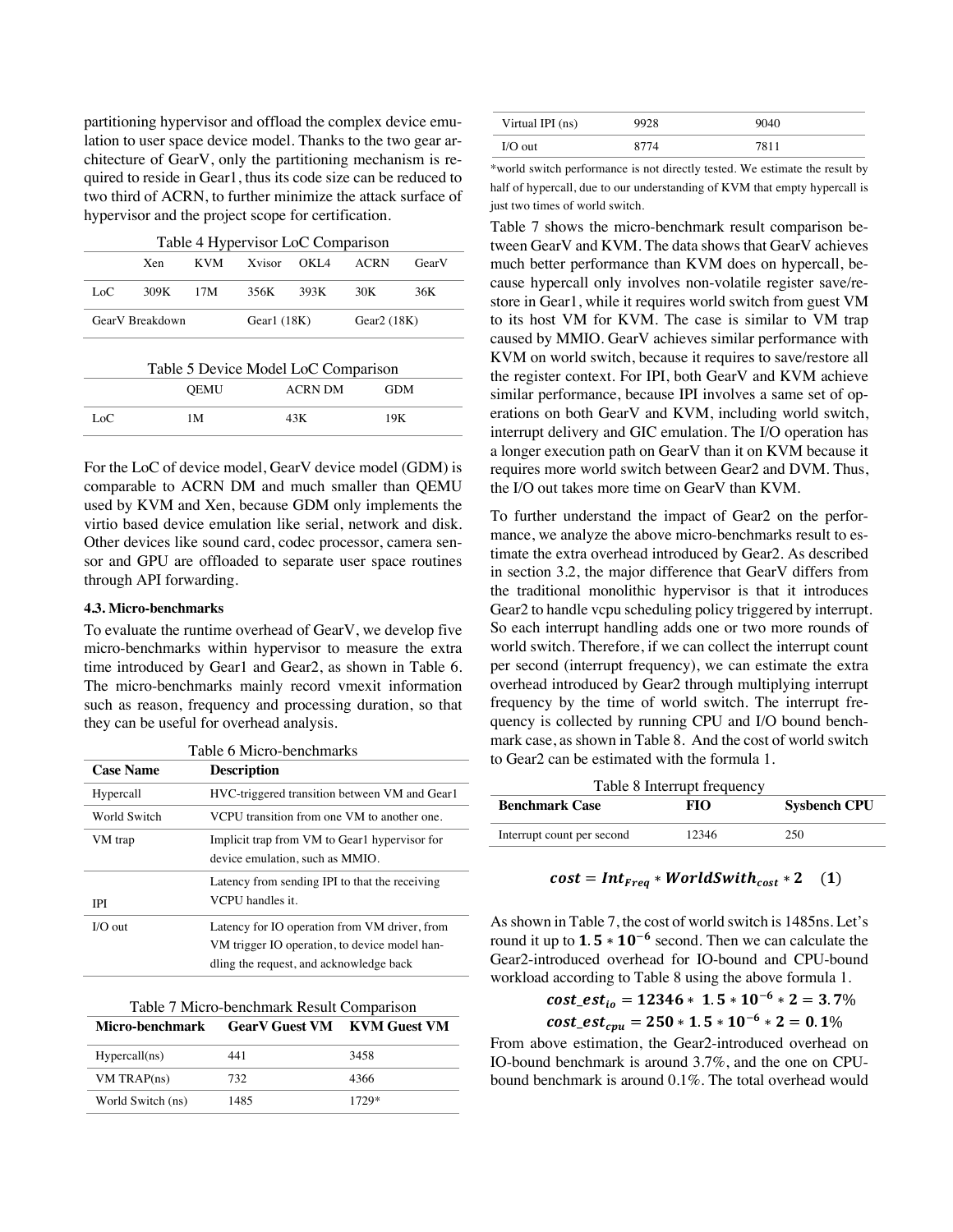be slightly higher because there are more overheads besides world switch during interrupt delivery.

### **4.4. Application Benchmarks**

*Sysbench*, *FIO* and *GLMark2* are chosen as application benchmarks to evaluate the user-visible performance impact of virtualization techniques on CPU, RAM, I/O and GPU respectively. The same OS and application is run on bare mental, KVM and GearV. For performance comparisons, the native data is treated as the baseline and the VM data is normalized to native data. The detail information and running command of the application benchmarks are shown in Table 9.

|                         | Table 9 Application Benchmarks             |                                                              |
|-------------------------|--------------------------------------------|--------------------------------------------------------------|
| <b>Benchmark</b>        | <b>Running Command</b>                     |                                                              |
| Sysbench                | $CPU: systemch$ cpu --threads=2 --cpu-max- |                                                              |
| 1.1.0                   |                                            | prime=200000 run, Memory: sysbench memory run                |
| $fio-3.23$              |                                            | fio --randrepeat=1 --direct=1 --gtod_reduce=1 --             |
|                         |                                            | $name = test -bs = 4k - iodepth = 64 - size = 100M - read -$ |
|                         | $write = \nrandom - \nrewnixed = 75$       |                                                              |
| GLMark2                 |                                            | glmark2-es2-wayland --off-screen --size 1280x800             |
| 1.200<br>1.000<br>1.001 | 1 001<br>0.991<br>1.000<br>0.989           | 0.982<br>1.000<br>0975<br>0.998                              |
| 1.000                   |                                            | 0.982<br>0.969                                               |
| 0.800                   |                                            |                                                              |
| 0.600                   |                                            |                                                              |
| 0.400                   |                                            |                                                              |
| 0.200                   |                                            |                                                              |
| 0.000                   |                                            |                                                              |
|                         | Sysbench-CPU                               | Sysbench-RAM                                                 |
| <b>Baremental</b>       | 日G1 DVM<br>ZG1 GVM                         | <b>■GearV DVM</b>                                            |
| 日GearV GVM ZKVM DVM     | N KVM GVM                                  | Higher is better                                             |

Figure 6 Sysbench Performance Comparison



Figure 7 I/O Benchmark





Figure 6 shows the CPU and memory performance comparisons. The result data shows that both CPU and memory performance of VMs is comparable between KVM and GearV, and the virtualization overhead comparing to bare mental is negligible on CPU. The result also shows that the Gear2-introduced overhead is negligible on CPU and memory performance, thanks to that the hardware-assisted virtualization mechanism for CPU and memory is fully utilized in Gear1 and thus it is not necessary to involve Gear2 too much.

Figure 7 shows the I/O performance comparisons. The result shows that the read and write performance of DVM and GVM is also comparable between KVM and GearV. As expected, both G1\_DVM and KVM\_DVM achieve 100% performance compared with bare metal as they almost run natively. Gear2 introduces 4.5% overhead for DVM (by comparing GearV DVM and G1 DVM), this is similar to our estimated 3.7% in section 4.3. For secondary VM (GVM), GearV has similar performance with KVM. And we notice that GearV (GearV\_GVM) has much better I/O performance than Gear1 (G1\_GVM). This is due to low scheduling overhead because Gear2 just binds VCPU to physical CPU.

Figure 8 shows the GPU performance comparisons measured by *GLMark2*. The result data is collected through running one *GLMark2* in DVM and one *GLMark2* in GVM simultaneously, on both KVM and GearV. As mentioned in section 3.7, GPU virtualization is implemented through API forwarding, which intercepts OpenGLES API in GVM and forwards the API commands to DVM via inter-vm communication channel (IVC). The API forwarding based solution is agnostic to hypervisor, thus the GPU virtualization solution can also be ported to KVM. The result shows that the GPU performance is comparable between KVM and GearV, and both achieve around 80% performance comparing to bare mental. The 20% virtualization overhead is mainly caused by the inter-vm communication channel introduced by *virtio-net* which involves data copy based on *virtio*. If change IVC from *virtionet* to shared memory based IVC, the GPU performance can increase to around 90% of bare mental.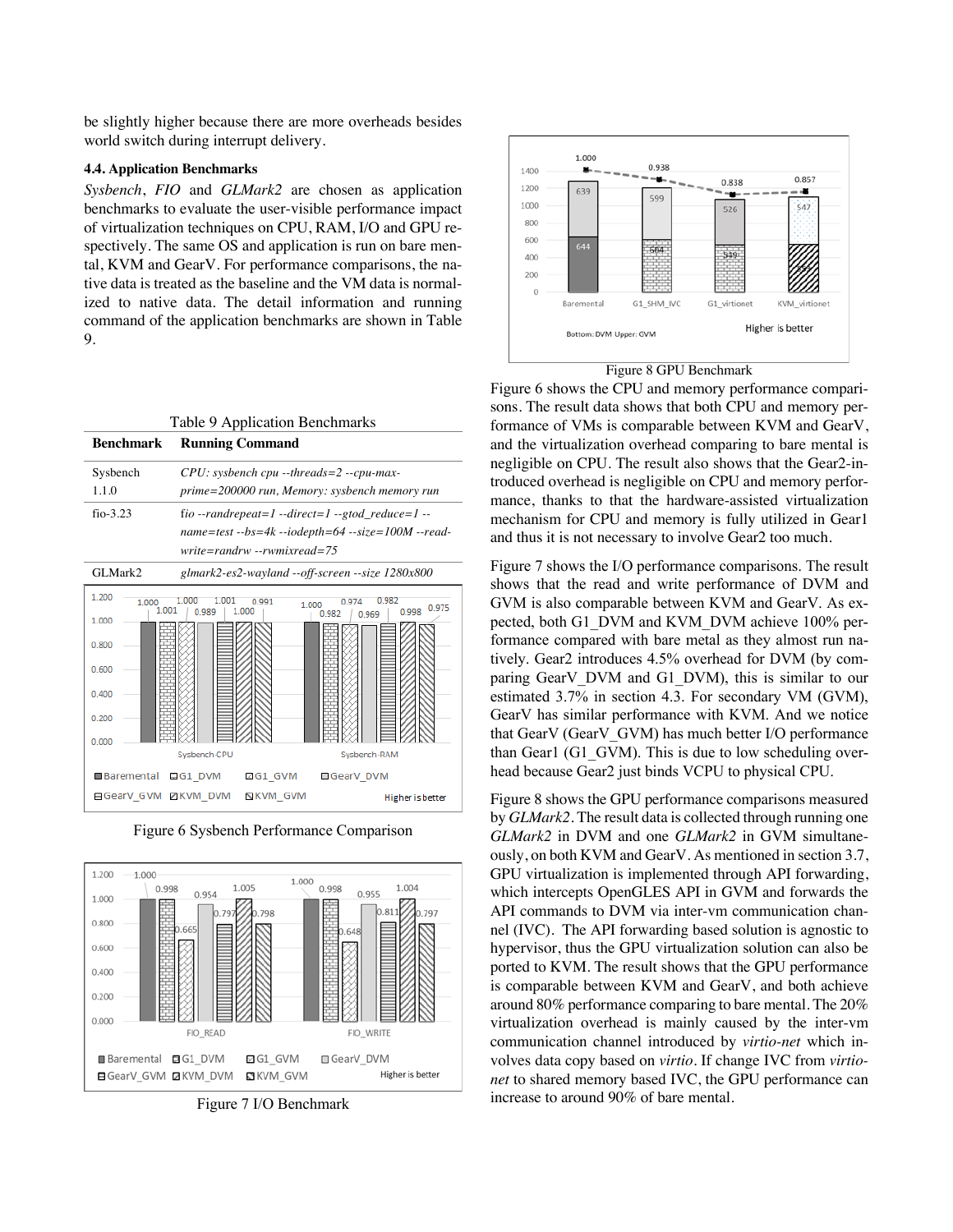#### **4.5. Real Time**

To evaluate the real-time performance of GearV hypervisor, the scheduling latency reported by cyclictest is used as the metrics. To collect real-time data, two Linux 4.14 images patched with PREEMPT\_RT and Xenomai respectively are treated as RTOS to run above five kinds of platform configurations, including bare mental native, KVM, GearV non-RT VM, GearV RT VM with emulated vGIC and GearV RT VM with pass-through vGIC. Each configuration is run with cyclictest for one hour. Table 10 and Table 11 lists the scheduling latency from cyclictest in microseconds for Xenomai and PREEMPT\_RT. The data collected from native run is treated as the baseline jitter. The "Max" column indicates the worstcase latency and we use it to represent the jitter introduced by hypervisor. Therefore, the rightmost column is calculated by normalizing the worst-case latency of RTOS to the one of native run. From the results, the GearV RTVM achieves the best real-time performance, followed by GearV RT VM vGIC. The result data shows that the normalized jitter introduced by GearV is around 5% for Xenomai and 12% for PREEMPT RT respectively. It proves that the jitter introduced by GearV is negligible compared to native run and static partitioning works best for RTVM because it reduces the vmexit dramatically.

Table 10 Sched latency in microseconds (Xenomai)

| Config           | Min | Ave | Max   | Normalized Jitter |
|------------------|-----|-----|-------|-------------------|
| Native           |     |     | 38    |                   |
| KVM RT VM        | 8   | 49  | 3177  | 83.6              |
| GearV non-RT VM  | 12  | 67  | 24250 | 638.15            |
| GearV RT VM vGIC |     |     | 60    | 1.39              |
| GearV RT VM      |     |     | 40    | 1.05              |

Table 11 Sched latency in microseconds (PREEMPT-RT)

| Config           | Min            | Ave | Max   | Normalized Jitter |
|------------------|----------------|-----|-------|-------------------|
| Native           |                |     | 40    |                   |
| KVM RT VM        |                | 51  | 4337  | 108.42            |
| GearV non-RT VM  | $\sqrt{11}$    | 66  | 28120 | 703               |
| GearV RT VM vGIC | $\blacksquare$ | 13  | 75    | 1.85              |
| GearV RT VM      |                |     | 45    | 1.12              |

To evaluate the impact of vmexit on real-time performance of GearV, the virtual GIC (vGIC) is implemented in both full emulation mode and pass-through mode, as marked as GearV RT VM vGIC and GearV RT VM respectively in above Table 10 and Table 11. The data shows that the pass-through mode achieves better real-time performance than the full emulation mode, because the frequent vmexit due to GIC emulation are eliminated. Regarding to the  $5\%$ ~12% jitter overhead of GearV RT VM, we suspect that they are caused by the contention on LLC and memory bus bandwidth, because a busy loop writing to disk is running in the background when run *cyclictest.* The cache coloring and memory bus bandwidth reservation is developed in progress during this paper writing, thus we leave its evaluation as the future work.

### **5. Conclusions and Future Work**

With the rapid adoption of powerful computing platform in IoT such as industrial control and automotive scenarios, there is a strong demand to better utilize hardware resources while fulfilling the stringent real-time and reliability requirements regulated by certification. Embedded virtualization is an appealing technology to fulfill the above goals through consolidating systems with different criticality level on a single computing platform. The general approach to achieve stringent reliability is to use the static partitioning hypervisor, but it reveals limitation on resource efficiency. The widely-used server grade hypervisors such as KVM and Xen do well on resource efficiency, but they were not designed with embedded constraints in mind and restructuring them to fulfill the stringent reliability requirement involves huge engineering efforts. We argue that stringent reliability and resource efficiency don't always match, and favoring one may break the other. We propose GearV, a two-gear hypervisor architecture to divide the functionality of hypervisor into partitioning mechanism and scheduling policy, which is implemented in Gear1 and Gear2 respectively. In this way, Gear1 is a selfcontained type-1 hypervisor and it is easier for Gear1 to get certification on system reliability. Gear2 runs in the primary VM of Gear1 to handle complex logics related to resource efficiency, such as vcpu scheduling and interrupt processing. We extend Hafnium to implement a reference of GearV and evaluate it according to the design goals on managed complexity, virtualization overhead and real-time performance. The result data shows that LoC of Gear1 is around 18K, two third of the smallest one in the open-source community. The extra overhead introduced by Gear2 is negligible on CPU and memory virtualization, and 4.5% on I/O virtualization. GearV supports real-time VM with only 5% jitter overhead measured by Xenomai. We believe that GearV can serve as a reasonable hypervisor architecture for the mixed-criticality IoT systems. The evaluation demonstrates that GearV could fulfill the design goals on managed complexity, reliability and real-time with acceptable overhead, and the two-gear architecture can be easily applied to other open-source hypervisors.

As for the future work, there are several areas. First, the microarchitecture level partitioning techniques, such as cache coloring and memory bus bandwidth reservation, can be explored to enhance the real-time performance of GearV. Second, new vcpu scheduling policies can be implemented in Gear2 to explore the optimization opportunities on resource efficiency according to the workloads adaptively. Last, with the guidance of two-gear architecture, other open source hy